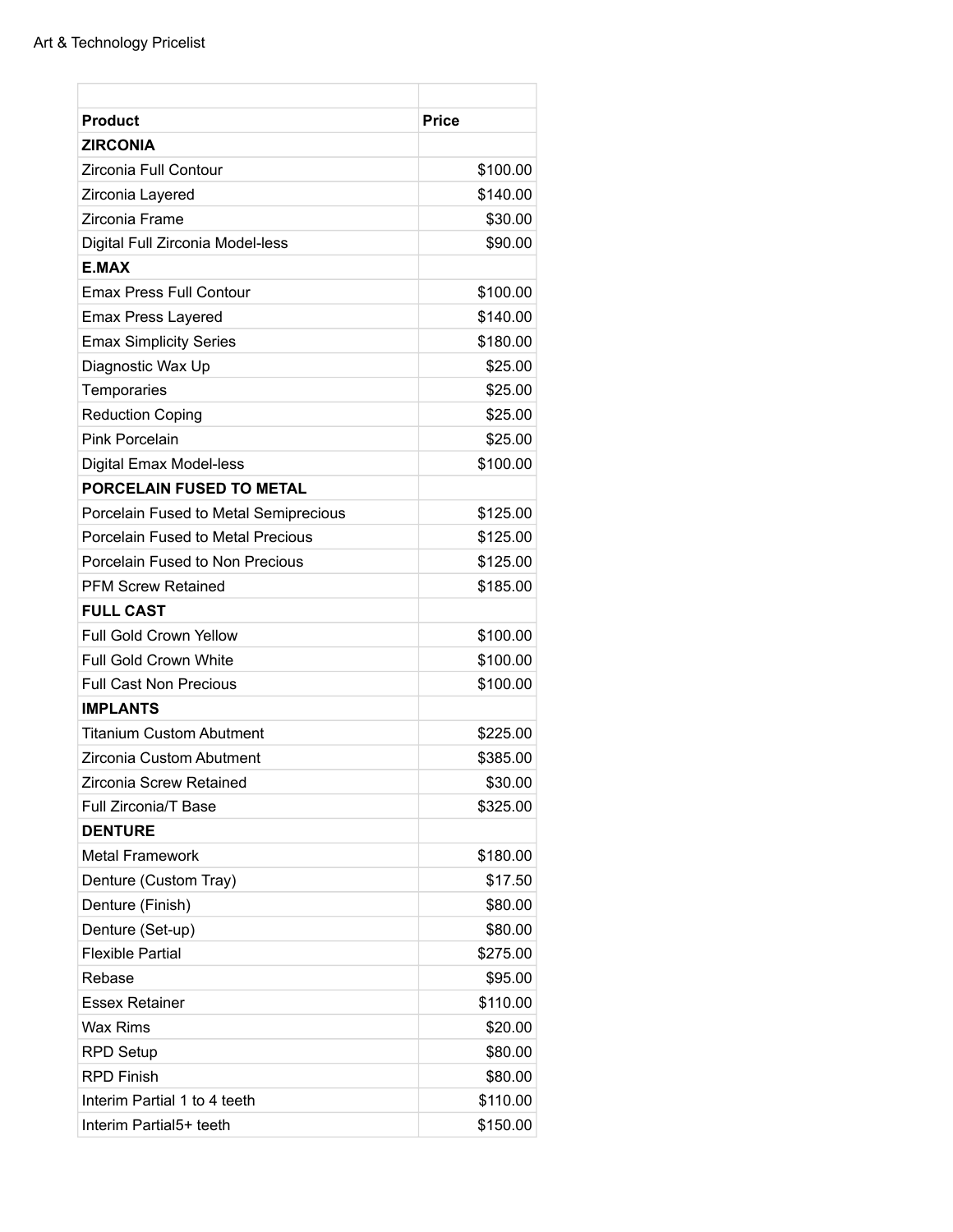| <b>Base Plates</b>                   | \$10.00    |
|--------------------------------------|------------|
| <b>Remove Teeth</b>                  | \$30.00    |
| <b>Invisalign Retainer</b>           | \$50.00    |
| <b>Temp Matrix</b>                   | \$50.00    |
| Duplicate                            | \$25.00    |
| Clear Denture (Process)              | \$250.00   |
| Denture (name)                       | \$20.00    |
| Soft-liner                           | \$160.00   |
| <b>GUARDS</b>                        |            |
| <b>Night Guard</b>                   | \$110.00   |
| Day Guard                            | \$110.00   |
| <b>BLEACHING TRAYS</b>               |            |
| <b>Bleaching Trays</b>               | \$35.00    |
| <b>C&amp;B SERVICES</b>              |            |
| <b>Model Work</b>                    | \$40.00    |
| <b>DENTURE REPAIR</b>                |            |
| Repair                               | \$60.00    |
| Reline                               | \$75.00    |
| <b>IMPLANT DENTURE</b>               |            |
| Implant Over Denture                 | \$4,000.00 |
| <b>Chairside Reline</b>              | \$500.00   |
| <b>ADDITIONAL FEATURES</b>           |            |
| Zirconia Wing                        | \$80.00    |
| Percelain Shoulder                   | \$25.00    |
| <b>VSK attachment</b>                | \$80.00    |
| Male/Female attachment               | \$80.00    |
| <b>Fit to Partial</b>                | \$35.00    |
| Design for Partial                   | \$35.00    |
| <b>Metal Occlusion</b>               | \$10.00    |
| <b>Tissue Management</b>             | \$25.00    |
| <b>Preperation of Stock Abutment</b> | \$50.00    |
| <b>WW Clasp</b>                      | \$60.00    |
| <b>Flexible Clasp</b>                | \$60.00    |
| Wire Clasp                           | \$20.00    |
| <b>Metal Reinforce</b>               | \$15.00    |
| <b>Metal Mesh</b>                    | \$50.00    |
| <b>Anterior Premium Teeth</b>        | \$10.00    |
| <b>Posterior Premium Teeth</b>       | \$8.00     |
| Classic Teeth                        | \$4.00     |
| <b>Model Duplicate</b>               | \$10.00    |
| <b>Custom Shade</b>                  | \$25.00    |
| Rest seat                            | \$35.00    |